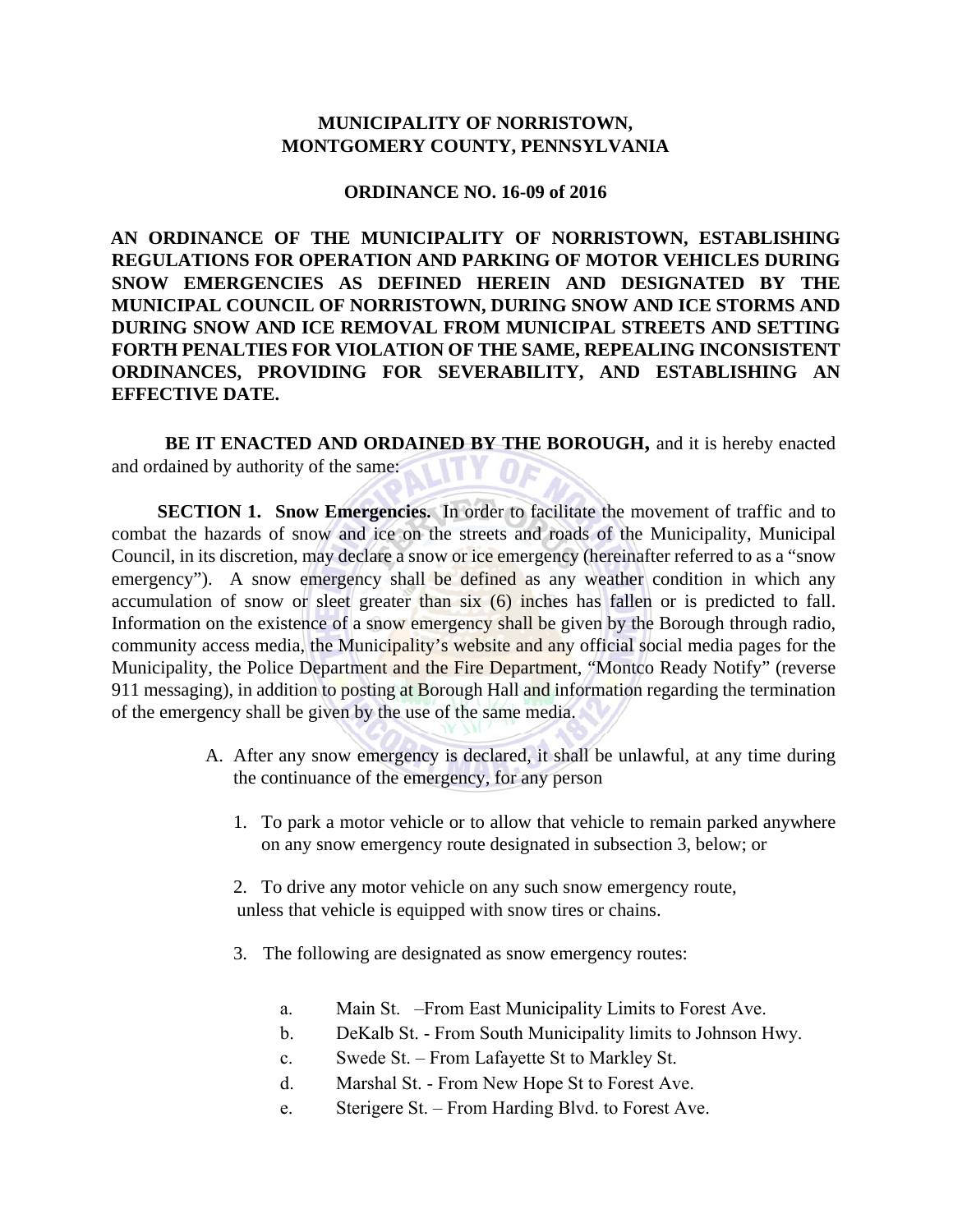- f. Airy St. From Fornance St. to Forest Ave.
- g. Lafayette St. From Ford St. to Markley St.
- h. Johnson Hwy. From New Hope St to Chain St.

## **SOUTH LANE ONLY**

- i. Chain St. **–** From Johnson Hwy to Harding Blvd.
- j. Harding Blvd From Chain St. to Markley St.
- k. New Hope St. From Marshall St. to Johnson Hwy.
- l. Fornance St. From Harding Blvd. To Sandy Hill Rd.
- m. Stanbridge St. From Jackson St to Sterigere St.
- n. Tremont Ave. From Sandy Hill Rd. to Carmen Dr.

Continuation of such violation for each successive day shall constitute a separate offense, and the person or persons allowing or permitting the continuation of a violation may be punished as provided above for each separate offense.

**SECTION 2. Parking during snow storm and snow removal on streets not designated as snow emergency routes, or on all Municipal streets during snow storms in which a snow emergency has not been declared.** During any snow storm (defined as any weather condition in which any accumulation of snow or sleet greater than two inches (2") has fallen or is predicted to fall, or in which there has been or is predicted any accumulation of ice) parking shall be regulated on all Municipal streets as follows:

- A. During the initial course of any snow storm, parking shall be prohibited on the uneven numbered side of all Municipal streets (i.e., house numbers are uneven numbers) until such time as plowing, salting, and/or cindering is completed on said side of the street.
- B. Upon Notification from the Municipality and until after plowing, salting, and/or cindering is completed, parking shall be prohibited on the even numbered side of all Municipal streets (i.e., house numbers are even numbers) until such time as plowing, salting, and/or cindering is completed on said side of the street.
- C. At all times during and after any snow storm, it shall be prohibited for any person to shovel, push, throw, or plow snow from a sidewalk, driveway, lot, or any other area into the street.
- D. Municipal police are hereby authorized to have any vehicle parked in violation of this Section towed away at the expense of the owner of said vehicle.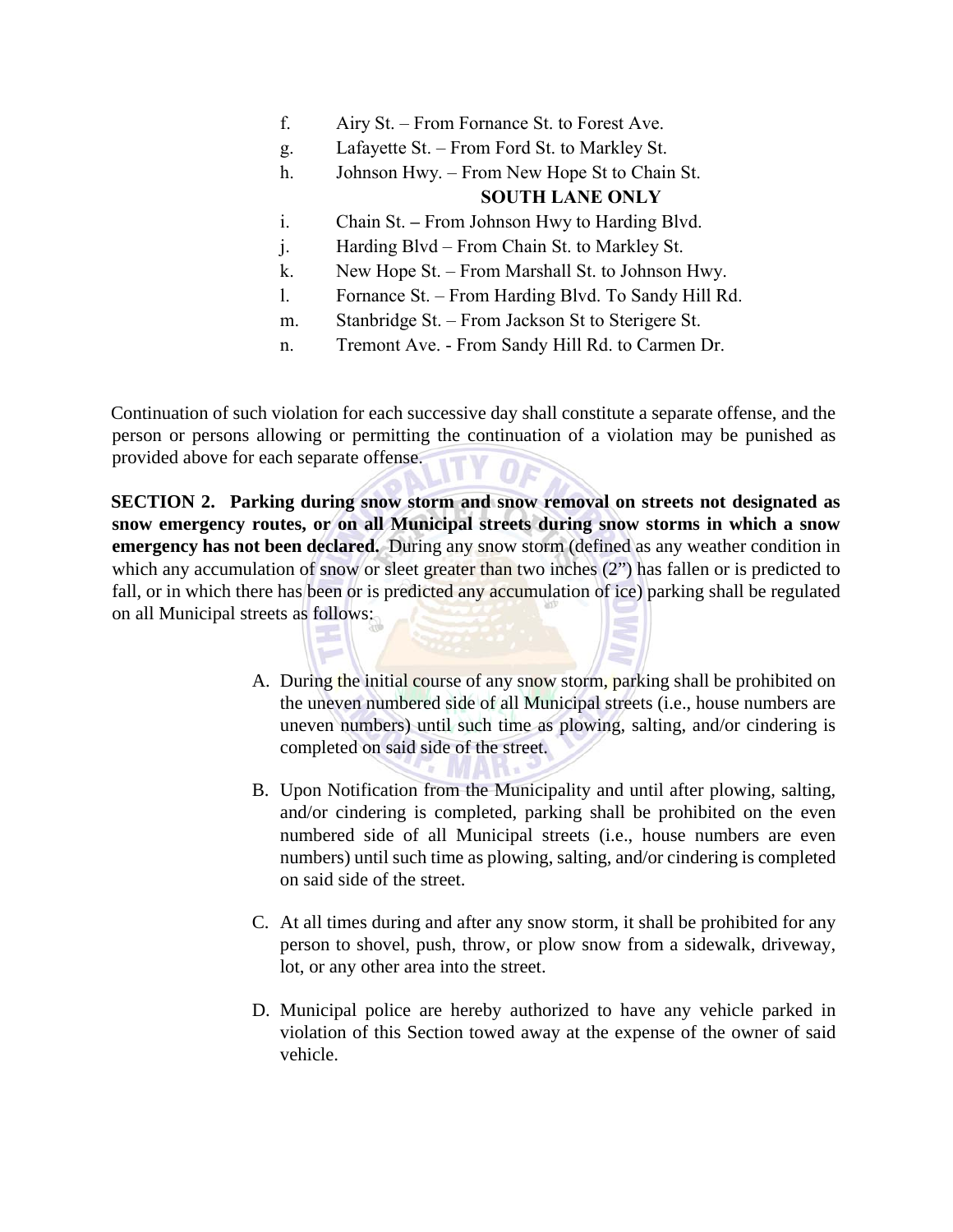E. There is, upon conviction, hereby imposed a fine not to exceed three hundred dollars (\$300.00) for any violation of the provisions of this Section. The continuation of such violation for each successive day shall constitute a separate offense, and the person or persons allowing or permitting the continuation of a violation may be punished as provided above for each separate offense.

**SECTION 3.** Any ordinance or part of any ordinance that is in conflict with this Ordinance is hereby repealed. All ordinances not inconsistent with this Ordinance shall be and remain in full force and effect.

- A. If at any time during a period of snow emergency declared under this Section a person shall park a motor vehicle or allow a motor vehicle to remain parked anywhere along a snow emergency route, the person shall be guilty of a violation of this section, and upon conviction, shall be fined as set forth in Section F below.
- B. If, at any time during a period of snow emergency declared under this Section, a person shall drive a motor vehicle upon a snow emergency route, without having that vehicle equipped with snow tires or chains plus adequate equipment to provide sufficient traction to keep such vehicle in motion so that other traffic on such roadways will not be blocked or impeded, that person shall be guilty of a violation of this Section, and, upon conviction, shall be fined as set forth in Subsection F hereinbelow.
- C. Any person who operates a motor vehicle upon any road or street or portion thereof listed in Subsection A, above, which vehicle shall become stalled upon any of the roads, streets or portions thereof listed above during a period of emergency declared as provided by this Section, if such stalling shall have been by reason of failure to have such vehicle equipped with the equipment prescribed in subsection C above, shall be guilty of a violation of this Section, and, upon conviction, shall be fined as set forth in Subsection G hereinbelow, and assessed costs for removal of said vehicle from the road or street.
- D. The Municipal Police are hereby authorized to have any cars parked in violation of this Section towed away at the expense of the owner.
- E. In order to assist operators of motor vehicles in determining the highways affected by this Section, there shall be placed, on signs on the roads and streets designated in Subsection A, above, signs reading as follows:

SNOW EMERGENCY ROUTE SNOW TIRES OR CHAINS REQUIRED NO PARKING DURING EMERGENCY VEHICLES TOWED AWAY